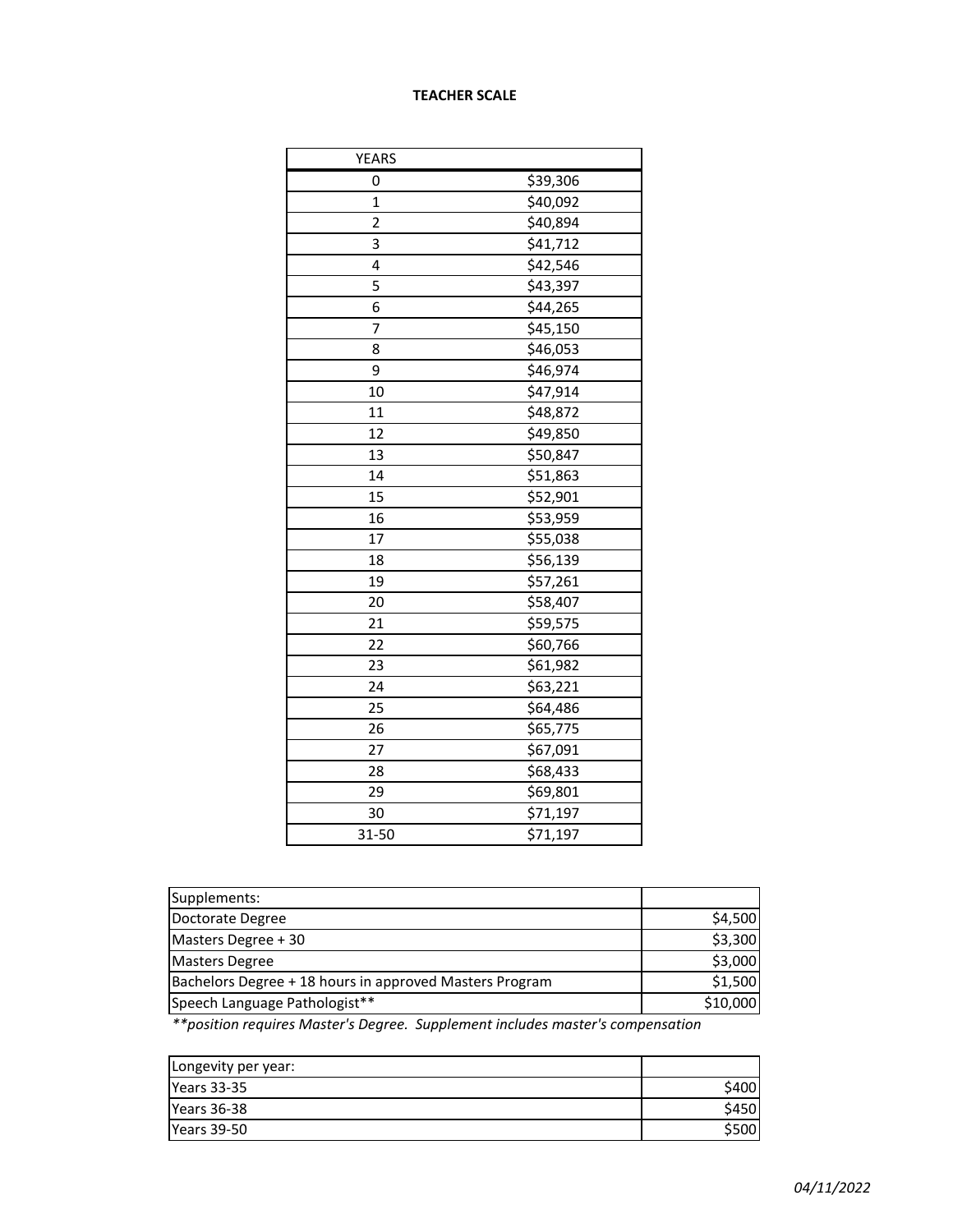# **NORTON CITY SCHOOLS ADMINISTRATOR SCALE**

| <b>DIRECTOR</b> |               |
|-----------------|---------------|
| <b>STEP</b>     | ANNUAL AMOUNT |
|                 | \$100,211     |
|                 | \$102,215     |
|                 | \$104,260     |
|                 | \$106,345     |
| Δ               | \$108,472     |
|                 | \$110,641     |
| 6               | \$112,854     |

240 DAY POSITION

| HIGH SCHOOL PRINCIPAL |               |
|-----------------------|---------------|
| <b>STEP</b>           | ANNUAL AMOUNT |
|                       | \$93,348      |
|                       | \$95,215      |
|                       | \$97,119      |
|                       | \$99,061      |
|                       | \$101,042     |
|                       | \$103,063     |
| h                     | \$105,125     |

240 DAY POSITION

| ELEMENTARY/MIDDLE SCHOOL PRINCIPAL |               |
|------------------------------------|---------------|
| <b>STEP</b>                        | ANNUAL AMOUNT |
|                                    | \$91,956      |
|                                    | \$93,795      |
|                                    | \$95,671      |
|                                    | \$97,585      |
|                                    | \$99,536      |
|                                    | \$101,527     |
| 6                                  | \$103,558     |

240 DAY POSITION

| HIGH SCHOOL ASSISTANT PRINCIPAL |               |
|---------------------------------|---------------|
| <b>STEP</b>                     | ANNUAL AMOUNT |
| 0                               | \$80,055      |
|                                 | \$81,656      |
|                                 | \$83,289      |
| 3                               | \$84,955      |
| 4                               | \$86,654      |
|                                 | \$88,387      |
| 6                               | \$90,155      |

\*INCLUDES ATHLETIC DIRECTOR

220 DAY POSITION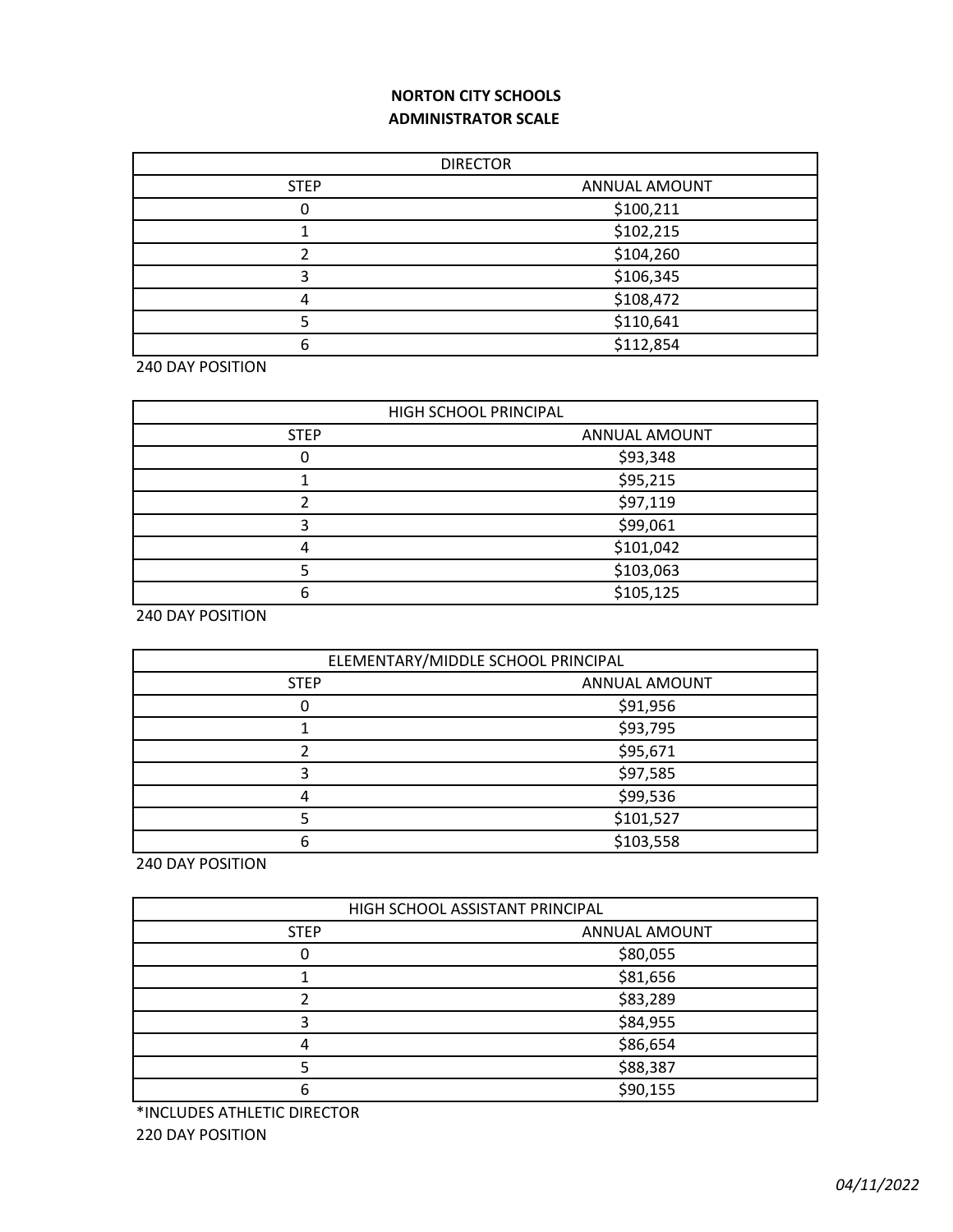| ELEMENTARY/MIDDLE SCHOOL ASSISTANT PRINCIPAL |               |
|----------------------------------------------|---------------|
| <b>STEP</b>                                  | ANNUAL AMOUNT |
|                                              | \$79,795      |
|                                              | \$81,391      |
|                                              | \$83,018      |
|                                              | \$84,679      |
| 4                                            | \$86,372      |
|                                              | \$88,100      |
| 6                                            | \$89,862      |

\*INCLUDES ELEMENTARY & MIDDLE SCHOOL ATHLETIC FACILITIES DIRECTOR 220 DAY POSITION

| <b>SUPPLEMENTS</b>  |         |
|---------------------|---------|
| Doctorate Degree    | \$4,500 |
| Masters Degree + 30 | \$300   |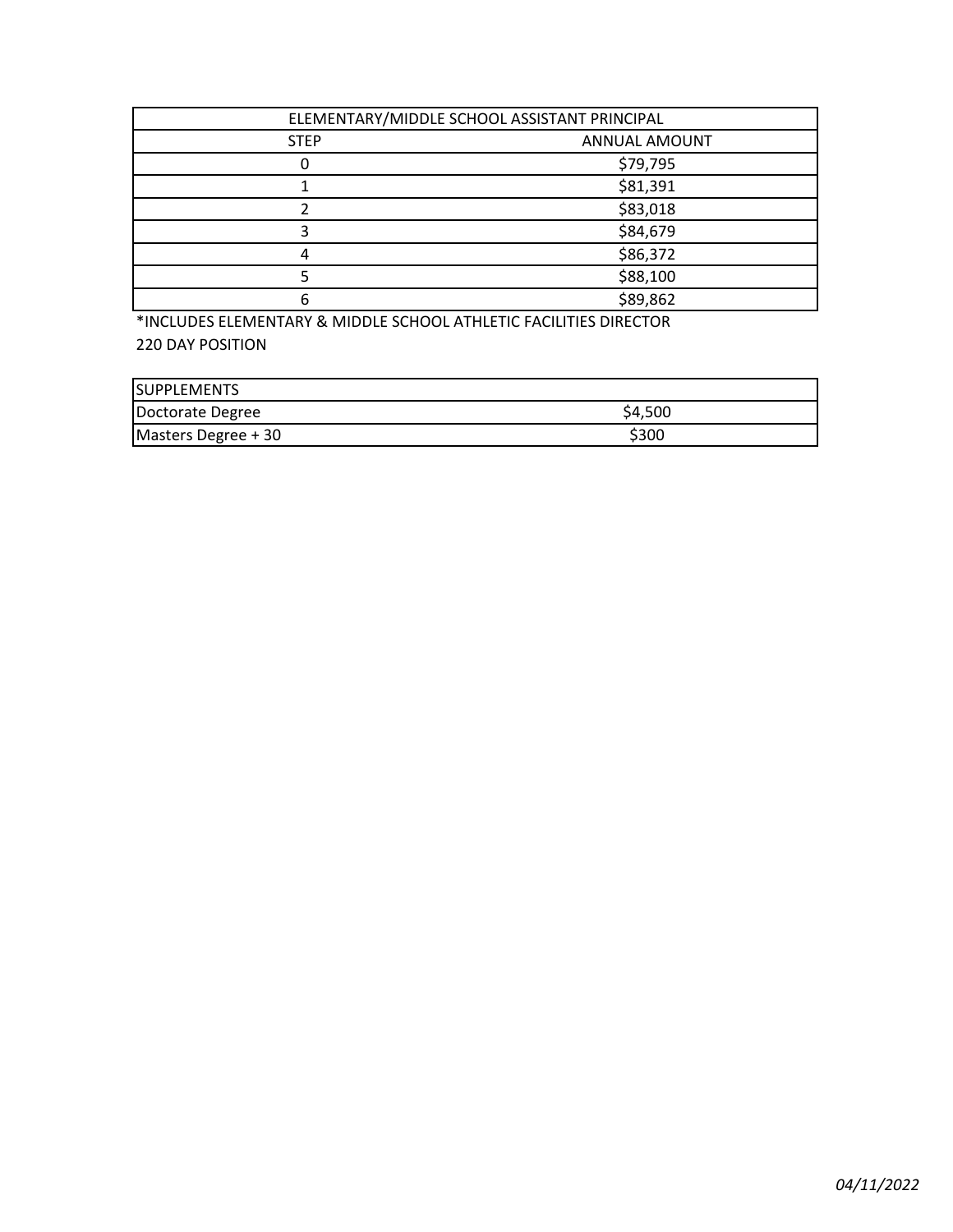### **SUPERVISOR SCALE**

| <b>STEP</b>    |          |
|----------------|----------|
| 0              | \$70,146 |
| $\overline{1}$ | \$71,549 |
| $\overline{2}$ | \$72,980 |
| 3              | \$74,439 |
| 4              | \$75,928 |
| 5              | \$77,447 |
| 6              | \$78,996 |
| 7              | \$80,576 |
| 8              | \$82,187 |
| 9              | \$83,831 |
| 10             | \$85,508 |
| 11             | \$87,218 |
| 12             | \$88,962 |
| 13             | \$90,741 |
| 14             | \$92,556 |
| 15             | \$94,407 |

240 DAY POSITION

| <b>ISUPPLEMENTS</b>                  |         |
|--------------------------------------|---------|
| <b>MASTER'S DEGREE OR EQUIVALENT</b> | \$3,000 |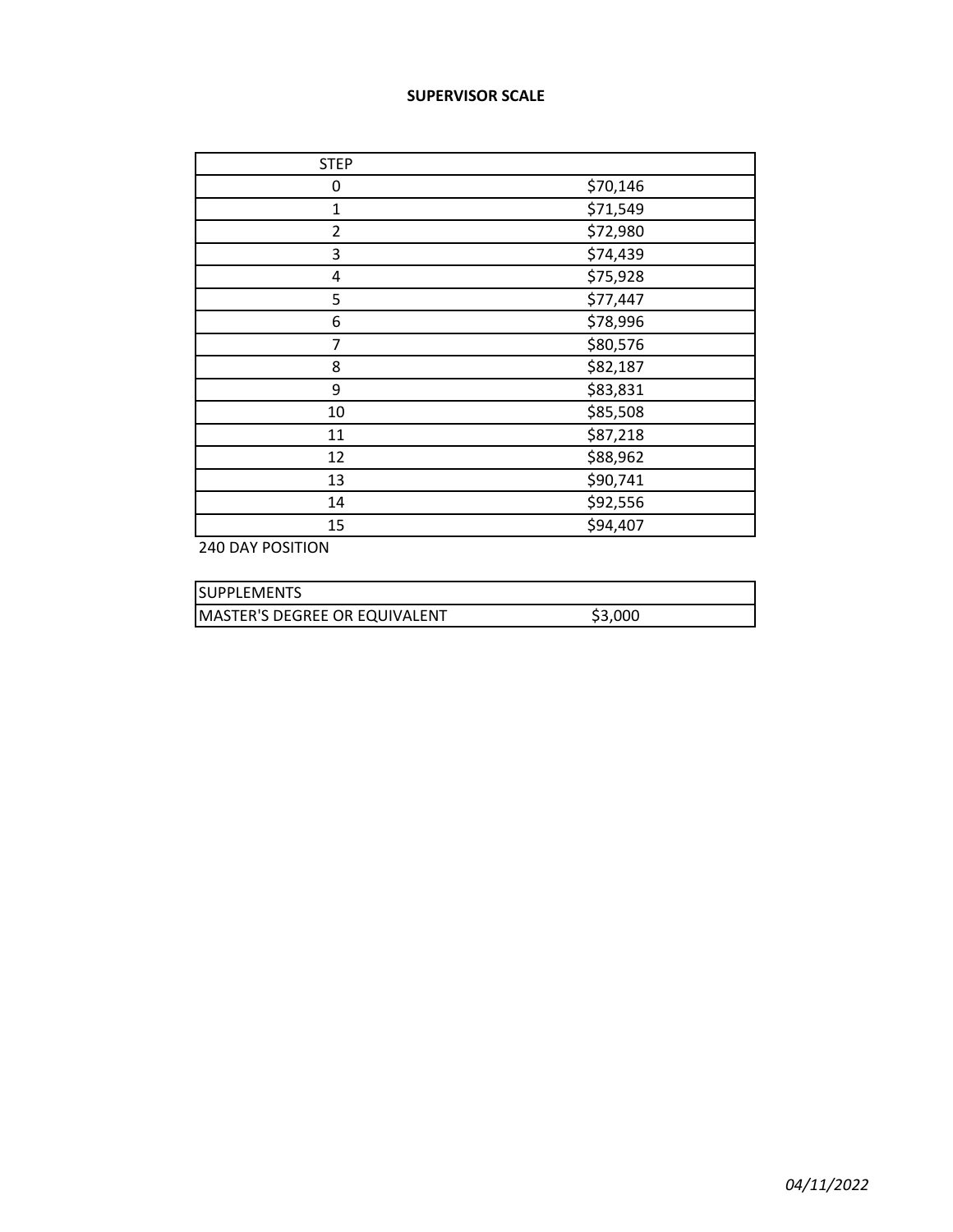### **MANAGER SCALE**

| <b>STEP</b>    |          |
|----------------|----------|
| 0              | \$63,004 |
| $\mathbf{1}$   | \$64,264 |
| $\overline{2}$ | \$65,549 |
| 3              | \$66,860 |
| 4              | \$68,198 |
| 5              | \$69,561 |
| 6              | \$70,953 |
| 7              | \$72,372 |
| 8              | \$73,819 |
| 9              | \$75,296 |
| 10             | \$76,801 |
| 11             | \$78,338 |
| 12             | \$79,904 |
| 13             | \$81,502 |
| 14             | \$83,132 |
| 15             | \$84,795 |

240 DAY POSITION

| <b>ISUPPLEMENTS</b>                  |         |
|--------------------------------------|---------|
| <b>MASTER'S DEGREE OR EQUIVALENT</b> | \$3,000 |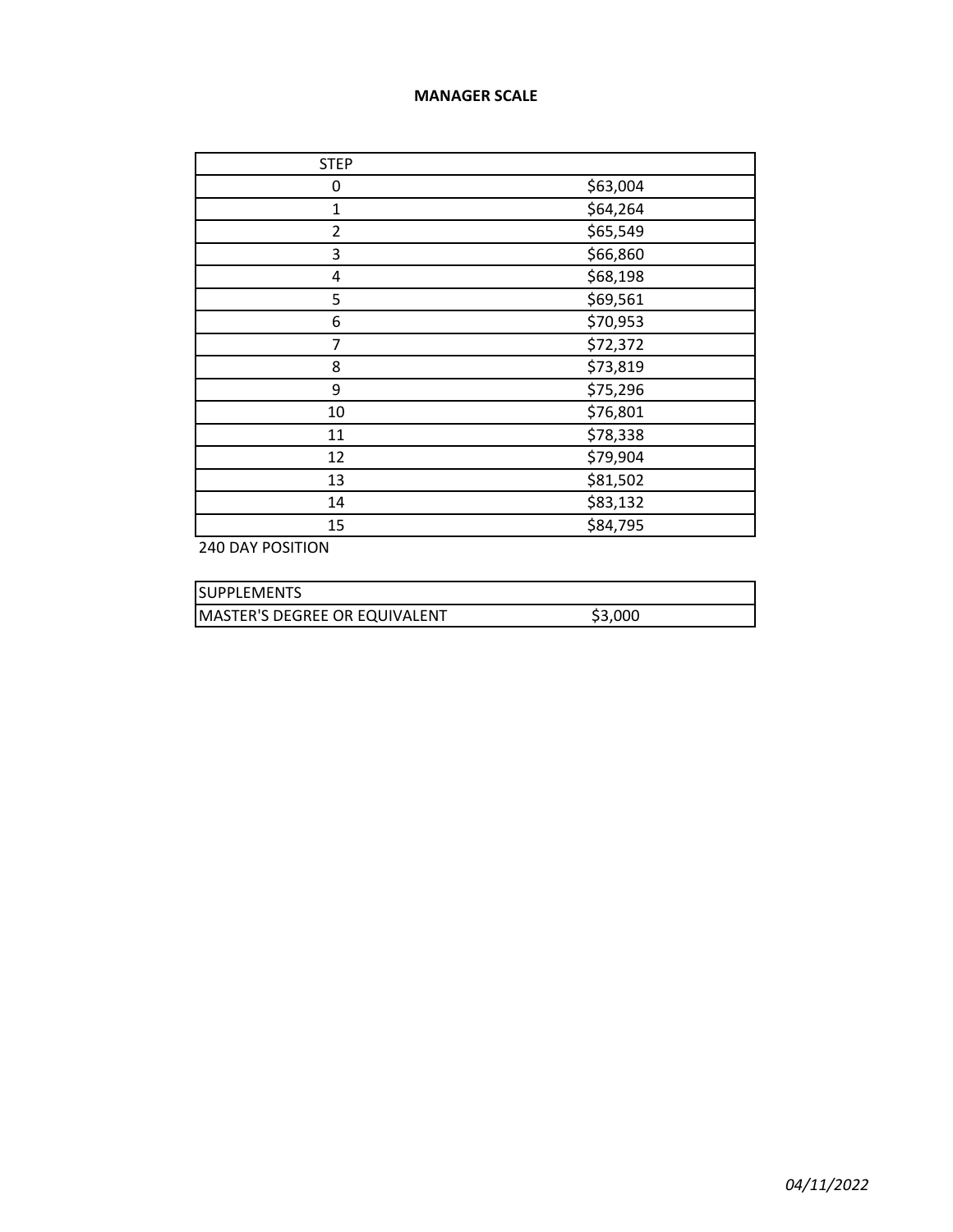### **SCHOOL NURSE**

| <b>STEP</b>    | <b>RN</b>        | LPN              |
|----------------|------------------|------------------|
|                | 184 DAY POSITION | 180 DAY POSITION |
| 0              | 32,375           | 27,837           |
| $\mathbf{1}$   | 33,022           | 28,394           |
| $\overline{c}$ | 33,683           | 28,962           |
| 3              | 34,356           | 29,541           |
| 4              | 35,044           | 30,132           |
| 5              | 35,744           | 30,734           |
| 6              | 36,459           | 31,349           |
| $\overline{7}$ | 37,188           | 31,976           |
| 8              | 37,932           | 32,615           |
| 9              | 38,691           | 33,268           |
| 10             | 39,465           | 33,933           |
| 11             | 40,254           | 34,612           |
| 12             | 41,059           | 35,304           |
| 13             | 41,880           | 36,010           |
| 14             | 42,718           | 36,730           |
| 15             | 43,572           | 37,465           |
| 16             | 44,444           | 38,214           |
| 17             | 45,333           | 38,979           |
| 18             | 46,239           | 39,758           |
| 19             | 47,164           | 40,553           |
| 20             | 48,107           | 41,364           |
| 21             | 49,069           | 42,192           |
| 22             | 50,051           | 43,035           |
| 23             | 51,052           | 43,896           |
| 24             | 52,073           | 44,774           |
| 25             | 53,114           | 45,670           |
| 26             | 54,177           | 46,583           |
| 27             | 55,260           | 47,515           |
| 28             | 56,365           | 48,465           |
| 29             | 57,493           | 49,434           |
| 30             | 58,642           | 50,423           |

| <b>ISUPPLEMENT</b>   |       |
|----------------------|-------|
| INURSING COORDINATOR | 3.000 |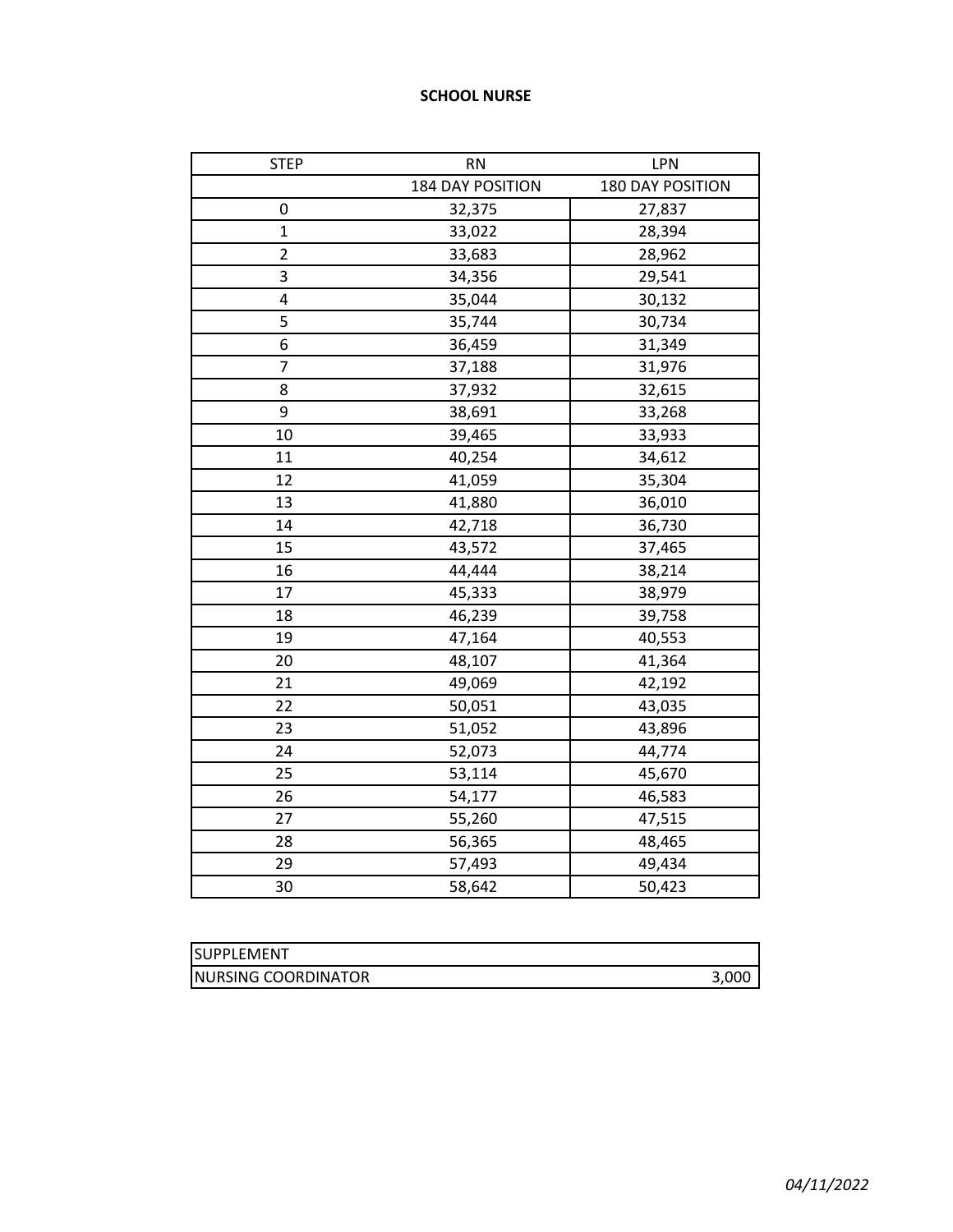# **CLERICAL SCALE**

| <b>STEP</b>    | 240 DAYS    | 220 DAYS    | <b>HOURLY RATE</b> |
|----------------|-------------|-------------|--------------------|
| $\mathbf{1}$   | \$26,822.40 | \$24,587.20 | \$13.97            |
| $\overline{2}$ | \$27,358.85 | \$25,078.94 | \$14.25            |
| 3              | \$27,906.02 | \$25,580.52 | \$14.53            |
| 4              | \$28,464.15 | \$26,092.13 | \$14.83            |
| 5              | \$29,033.43 | \$26,613.98 | \$15.12            |
| 6              | \$29,614.10 | \$27,146.26 | \$15.42            |
| 7              | \$30,206.38 | \$27,689.18 | \$15.73            |
| 8              | \$30,810.51 | \$28,242.96 | \$16.05            |
| 9              | \$31,426.72 | \$28,807.82 | \$16.37            |
| 10             | \$32,055.25 | \$29,383.98 | \$16.70            |
| 11             | \$32,696.36 | \$29,971.66 | \$17.03            |
| 12             | \$33,350.28 | \$30,571.09 | \$17.37            |
| 13             | \$34,017.29 | \$31,182.51 | \$17.72            |
| 14             | \$34,697.63 | \$31,806.16 | \$18.07            |
| 15             | \$35,391.59 | \$32,442.29 | \$18.43            |
| 16             | \$36,099.42 | \$33,091.13 | \$18.80            |
| 17             | \$36,821.41 | \$33,752.96 | \$19.18            |
| 18             | \$37,557.84 | \$34,428.02 | \$19.56            |
| 19             | \$38,308.99 | \$35,116.58 | \$19.95            |
| 20             | \$39,075.17 | \$35,818.91 | \$20.35            |
| 21             | \$39,856.68 | \$36,535.29 | \$20.76            |
| 22             | \$40,653.81 | \$37,265.99 | \$21.17            |
| 23             | \$41,466.89 | \$38,011.31 | \$21.60            |
| 24             | \$42,296.22 | \$38,771.54 | \$22.03            |
| 25             | \$43,142.15 | \$39,546.97 | \$22.47            |
| 26             | \$44,004.99 | \$40,337.91 | \$22.92            |
| 27             | \$44,885.09 | \$41,144.67 | \$23.38            |
| 28             | \$45,782.79 | \$41,967.56 | \$23.85            |
| 29             | \$46,698.45 | \$42,806.91 | \$24.32            |
| 30             | \$47,632.42 | \$43,663.05 | \$24.81            |
| $31+$          | \$48,585.06 | \$44,536.31 | \$25.30            |

| <b>SUPPLEMENTS</b>        |         |
|---------------------------|---------|
| <b>CLERK OF THE BOARD</b> | \$3,000 |
| <b>STAFF ACCOUNTANT</b>   | \$3,000 |
| <b>SCHOOL BOOKKEEPER</b>  | \$1,500 |
| <b>CERTIFICATE</b>        | \$400   |
| <b>ASSOCIATE'S DEGREE</b> | \$800   |
| <b>BACHELOR'S DEGREE</b>  | \$1,600 |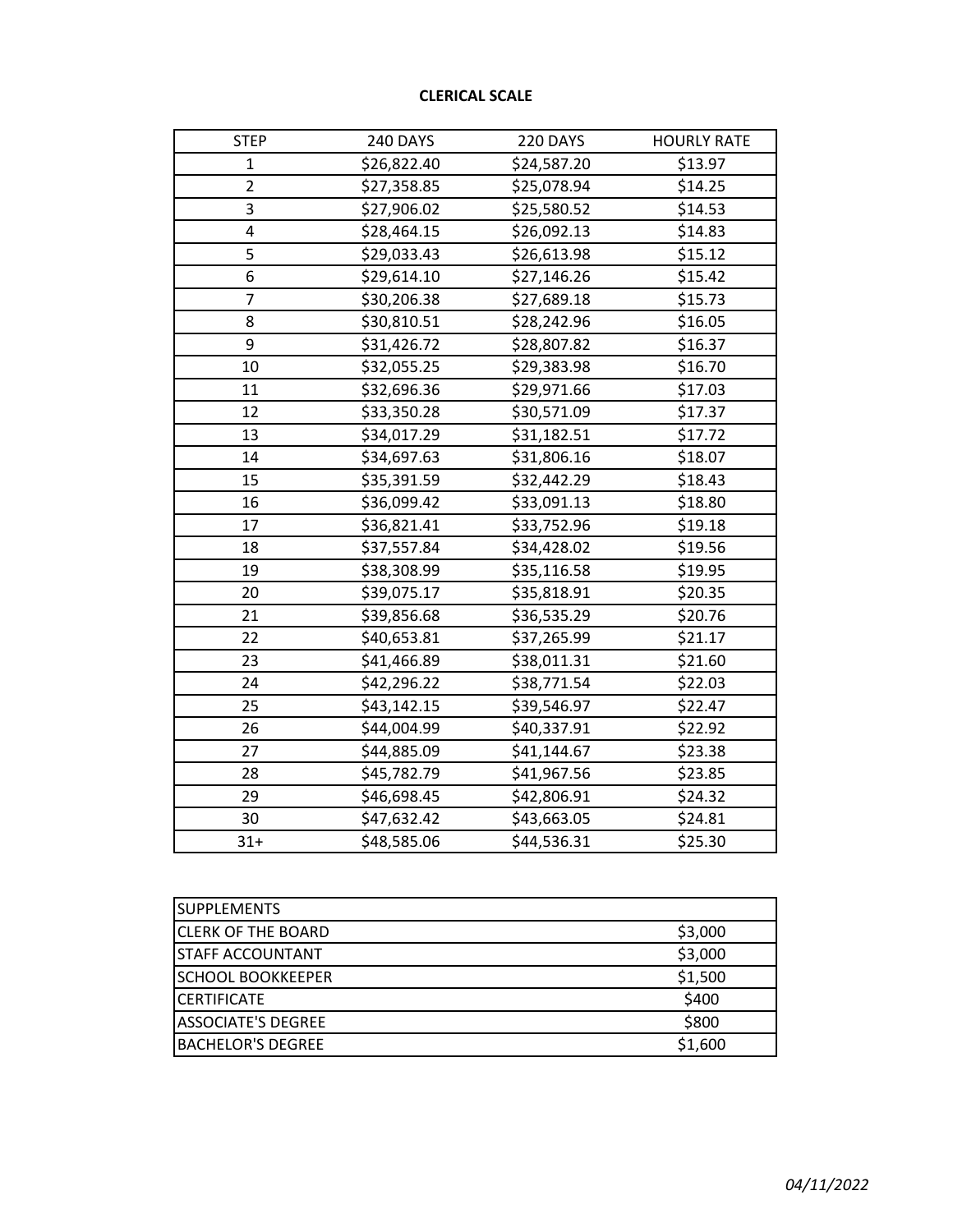### **CUSTODIAN SCALE**

| <b>STEP</b>    | <b>HOURLY RATE</b> | ANNUAL AMOUNT |
|----------------|--------------------|---------------|
|                |                    |               |
| $\mathbf{1}$   | \$12.00            | \$24,960.00   |
| $\overline{2}$ | \$12.24            | \$25,459.20   |
| 3              | \$12.48            | \$25,968.38   |
| 4              | \$12.73            | \$26,487.75   |
| 5              | \$12.99            | \$27,017.51   |
| 6              | \$13.25            | \$27,557.86   |
| 7              | \$13.51            | \$28,109.01   |
| 8              | \$13.78            | \$28,671.19   |
| 9              | \$14.06            | \$29,244.62   |
| 10             | \$14.34            | \$29,829.51   |
| 11             | \$14.63            | \$30,426.10   |
| 12             | \$14.92            | \$31,034.62   |
| 13             | \$15.22            | \$31,655.32   |
| 14             | \$15.52            | \$32,288.42   |
| 15             | \$15.83            | \$32,934.19   |
| 16             | \$16.15            | \$33,592.87   |
| 17             | \$16.47            | \$34,264.73   |
| 18             | \$16.80            | \$34,950.03   |
| 19             | \$17.14            | \$35,649.03   |
| 20             | \$17.48            | \$36,362.01   |
| 21             | \$17.83            | \$37,089.25   |
| 22             | \$18.19            | \$37,831.03   |
| 23             | \$18.55            | \$38,587.65   |
| 24             | \$18.92            | \$39,359.41   |
| 25             | \$19.30            | \$40,146.59   |
| 26             | \$19.69            | \$40,949.53   |
| 27             | \$20.08            | \$41,768.52   |
| 28             | \$20.48            | \$42,603.89   |
| 29             | \$20.89            | \$43,455.96   |
| 30             | \$21.31            | \$44,325.08   |

260 DAY CONTRACT

| <b>ISUPPLEMENTS</b>    |                      |
|------------------------|----------------------|
| <b>IHEAD CUSTODIAN</b> | 20% OF BASE CONTRACT |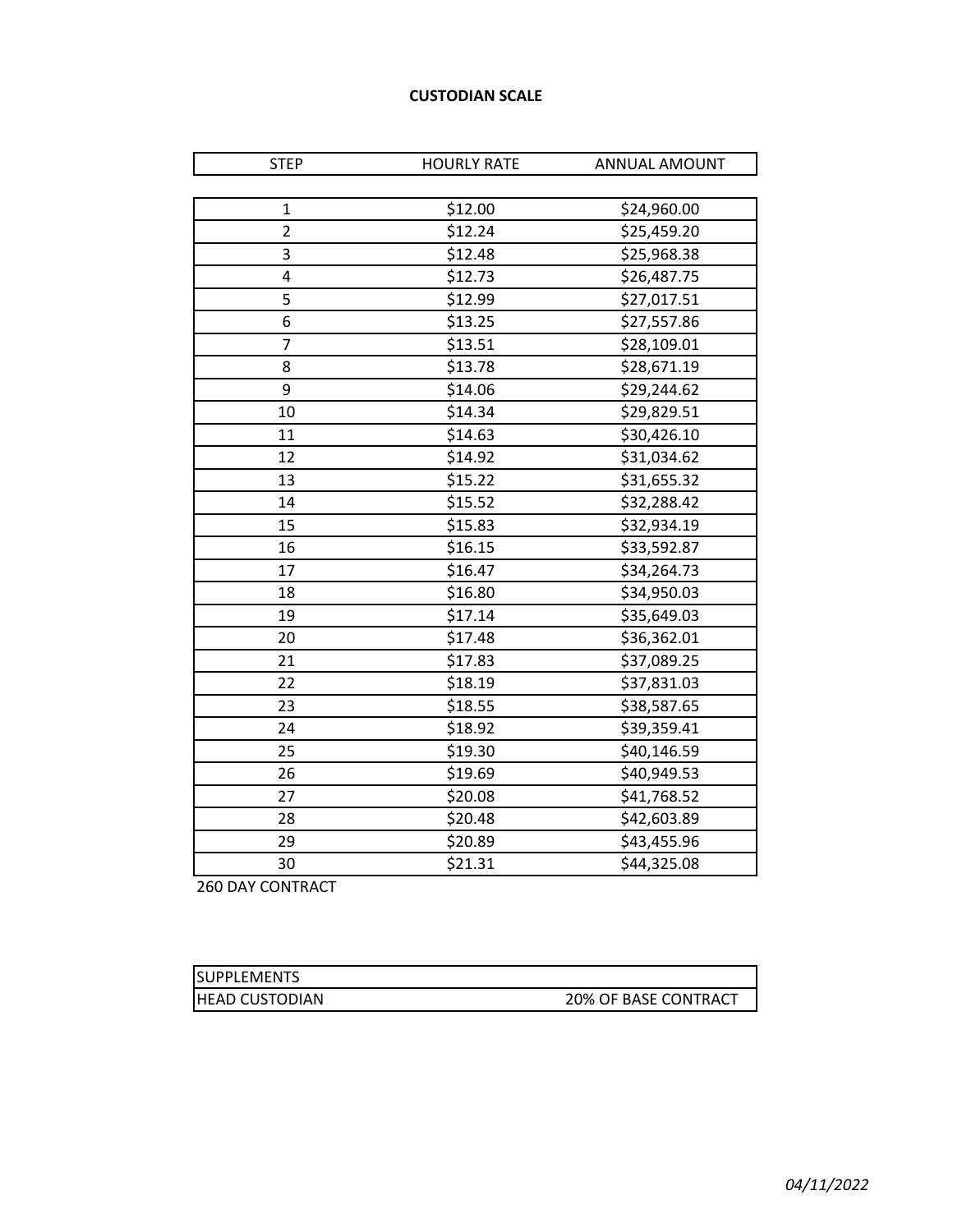### **INSTRUCTIONAL ASSISTANT SCALE**

|                   | <b>NES</b>    | <b>BHS</b>      |                    |
|-------------------|---------------|-----------------|--------------------|
| <b>EXPERIENCE</b> | (6 HOURS DAY) | (6.5 HOURS DAY) | <b>HOURLY RATE</b> |
| 1                 | \$13,392.00   | \$14,508.00     | \$12.00            |
| $\overline{2}$    | \$13,660.00   | \$14,798.00     | \$12.24            |
| 3                 | \$13,933.00   | \$15,094.00     | \$12.48            |
| 4                 | \$14,212.00   | \$15,396.00     | \$12.73            |
| 5                 | \$14,496.00   | \$15,704.00     | \$12.99            |
| 6                 | \$14,786.00   | \$16,018.00     | \$13.25            |
| 7                 | \$15,082.00   | \$16,338.00     | \$13.51            |
| 8                 | \$15,383.00   | \$16,665.00     | \$13.78            |
| 9                 | \$15,691.00   | \$16,998.00     | \$14.06            |
| 10                | \$16,005.00   | \$17,338.00     | \$14.34            |
| 11                | \$16,325.00   | \$17,685.00     | \$14.63            |
| 12                | \$16,651.00   | \$18,039.00     | \$14.92            |
| 13                | \$16,984.00   | \$18,400.00     | \$15.22            |
| 14                | \$17,324.00   | \$18,768.00     | \$15.52            |
| 15                | \$17,670.00   | \$19,143.00     | \$15.83            |
| 16                | \$18,024.00   | \$19,526.00     | \$16.15            |
| 17                | \$18,384.00   | \$19,916.00     | \$16.47            |
| 18                | \$18,752.00   | \$20,315.00     | \$16.80            |
| 19                | \$19,127.00   | \$20,721.00     | \$17.14            |
| 20                | \$19,510.00   | \$21,135.00     | \$17.48            |
| 21                | \$19,900.00   | \$21,558.00     | \$17.83            |
| 22                | \$20,298.00   | \$21,989.00     | \$18.19            |
| 23                | \$20,704.00   | \$22,429.00     | \$18.55            |
| 24                | \$21,118.00   | \$22,878.00     | \$18.92            |
| 25                | \$21,540.00   | \$23,335.00     | \$19.30            |
| 26                | \$21,971.00   | \$23,802.00     | \$19.69            |
| 27                | \$22,410.00   | \$24,278.00     | \$20.08            |
| 28                | \$22,859.00   | \$24,764.00     | \$20.48            |
| 29                | \$23,316.00   | \$25,259.00     | \$20.89            |
| 30                | \$23,782.00   | \$25,764.00     | \$21.31            |

| <b>SUPPLEMENTS</b>                  |              |
|-------------------------------------|--------------|
| SELF CONTAINED CLASSROOM ASSIGNMENT | $+$ \$1/hour |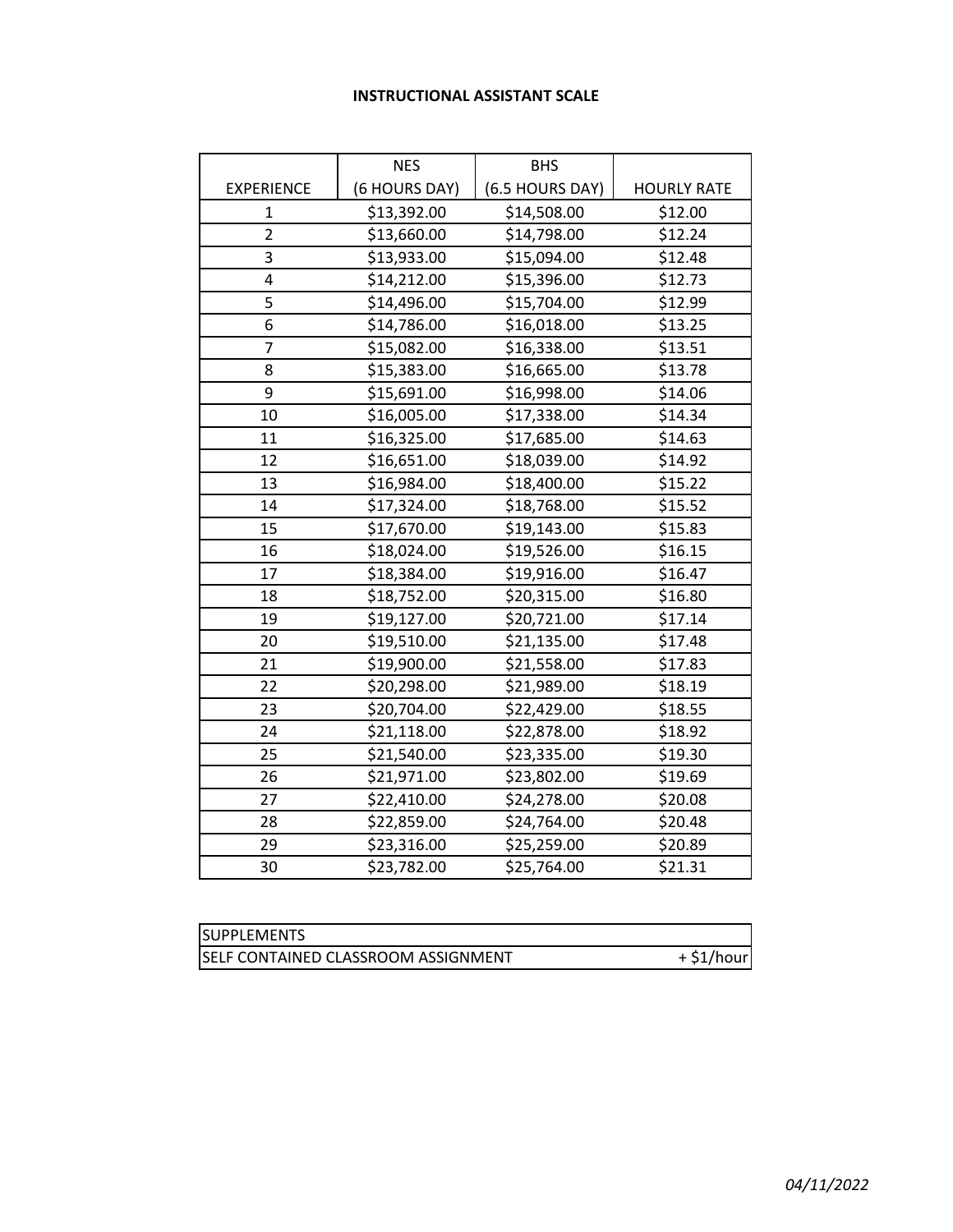#### **BUS DRIVER**

| <b>STEP</b>    | <b>HOURLY RATE</b> | ANNUAL AMOUNT |
|----------------|--------------------|---------------|
|                |                    |               |
| $\mathbf{1}$   | \$12.59            | \$18,130      |
| $\overline{2}$ | \$12.84            | \$18,492      |
| 3              | \$13.10            | \$18,862      |
| 4              | \$13.36            | \$19,239      |
| 5              | \$13.63            | \$19,624      |
| 6              | \$13.90            | \$20,017      |
| $\overline{7}$ | \$14.18            | \$20,417      |
| 8              | \$14.46            | \$20,825      |
| 9              | \$14.75            | \$21,242      |
| 10             | \$15.05            | \$21,667      |
| 11             | \$15.35            | \$22,100      |
| 12             | \$15.65            | \$22,542      |
| 13             | \$15.97            | \$22,993      |
| 14             | \$16.29            | \$23,453      |
| 15             | \$16.61            | \$23,922      |
| 16             | \$16.94            | \$24,400      |
| 17             | \$17.28            | \$24,888      |
| 18             | \$17.63            | \$25,386      |
| 19             | \$17.98            | \$25,894      |
| 20             | \$18.34            | \$26,411      |

180 DAY CONTRACT